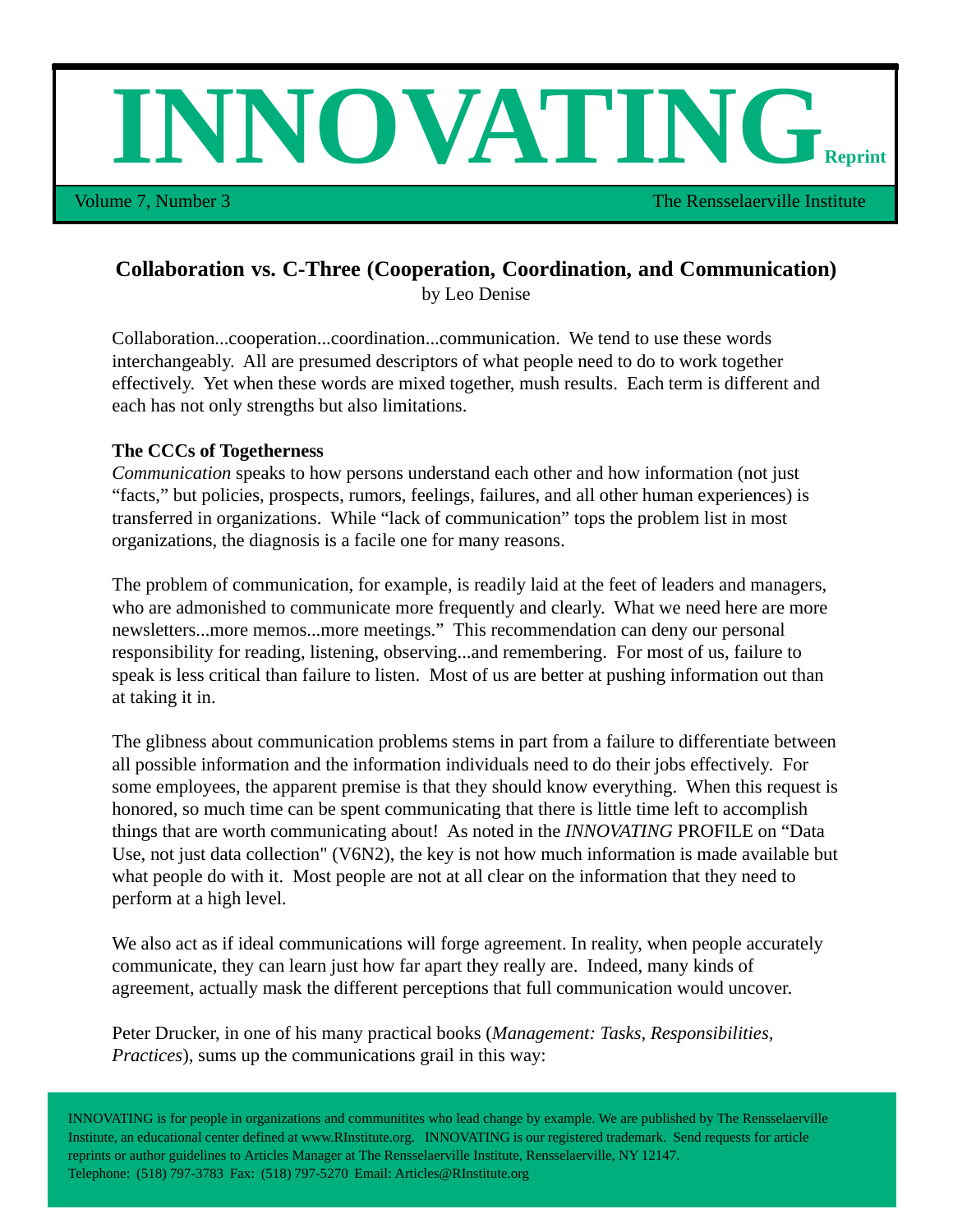In no other area have intelligent men and women worked harder or with greater dedication than psychologists, human relations experts, managers, and management students have worked on improving communications in our major institutions. Yet communications has proven as elusive as the Unicorn. 1

Perhaps the issue is less with communication than with its consequences. Even if we could define and express ideal communications, the relationship to results would remain illusive.

*Coordination*, like communication, begins with an assumption of differences. Different persons, different units, different units create overlap, redundancy and/or separation without coordination. As in athletics, we are coordinated when the arms and legs move together. Everything falls into balance if not symmetry. Coordination is about efficiency.

Unlike communication, however, coordination looks to inform each unit or part of the whole as to how and when it must act. Coordination is a framework used to ensure that otherwise disparate forces will all pull in harness. Among the major coordination problems in any large organization is that between central office and field units. In many cases, coordination boils down to two conditions: that people and units know what they are to do and when they are to do it; and that they see the relationship between what they do and what the coordinated whole achieves.

Coordination achieves efficiency of motion but tells us nothing about the consequence of motion. To speak of a "well oiled" machine or team tells us that friction is reduced but not that results are achieved. Indeed, there can be a weak correlation between coordination and results depending on context. In sports, for example, coordination between a passer and received in football is essential; each must know where the other will be. In a fast break offense in basketball, however, speed and opportunity replace position and relationship.

If coordination has its limits how about our third "C" word—cooperation. Surely the more of this commodity, the better. Not necessarily!

*Cooperation* is now a hallmark for not every corporate behavior, but corporate culture. The message is clear: get with the group. The observation that Sue or Dan is "not a team player" signals limited mobility in any large organization. While at some level who could object to cooperative behaviors, not everyone adds their highest value by adding soothing thoughts to a "group think." Cooperation is important but so is divergence. If someone has a very different idea to contribute to the group—perhaps as a challenge to its current directions, norms, or assumptions, is it "non-cooperative" to raise it? Much of creativity comes from the sparks of disagreement, dissent, and even conflict. Cooperation too often becomes a call for increased socialization to a culture, not a prompt for high performance. Also, one opposite of cooperative is competitive. Do we deny that "competitive juices" can be useful? Consider also that virtually all of what we call "strategy" is about competitive or comparative advantage. Cooperative thinking is rarely the same as strategic insight.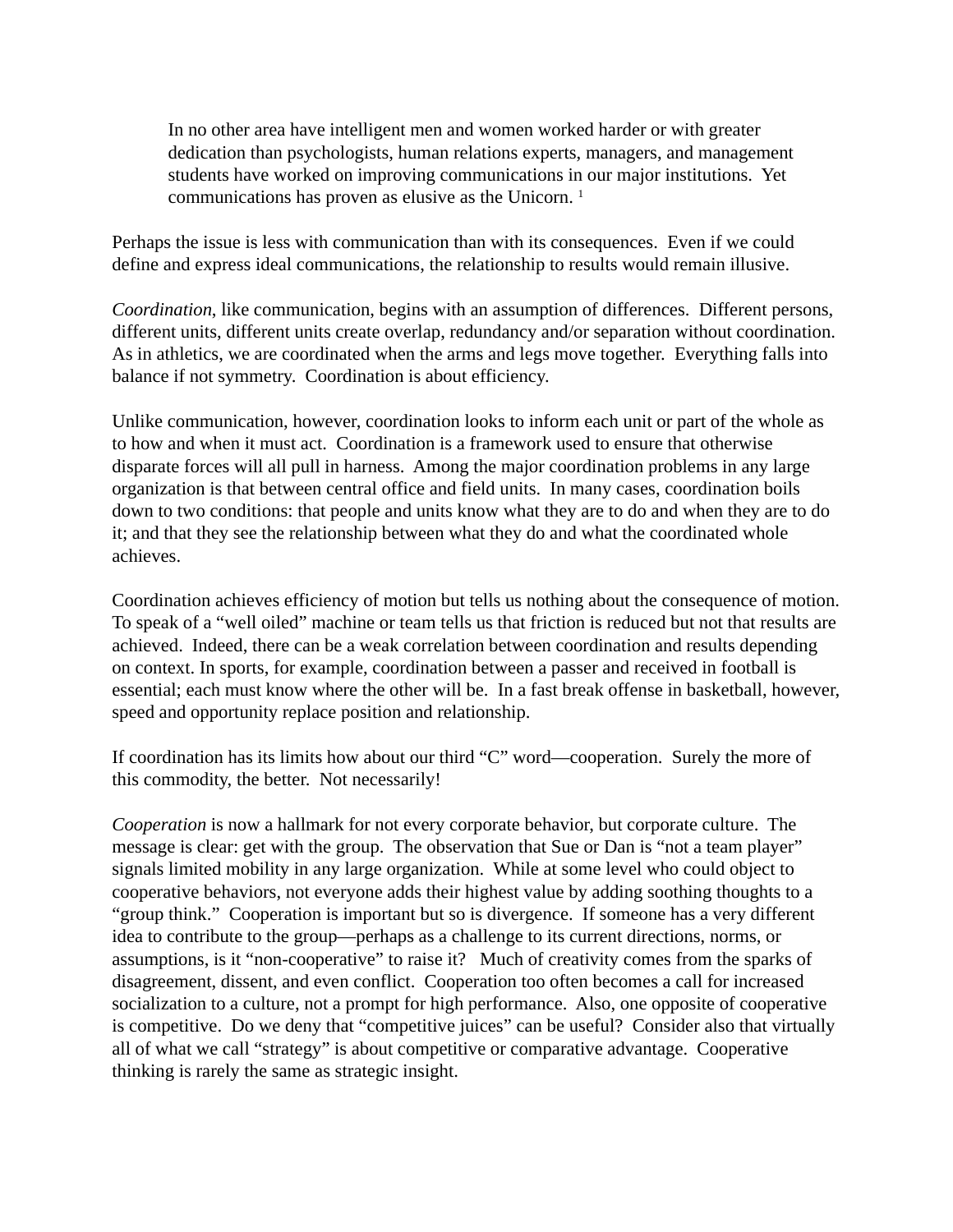The organization in which communications constantly fly on all subjects, in which everyone knows and follows the cues to tight and full coordination, and in which everyone is socialized to norms, is not necessarily a high performing group. What's missing is the connection between these inputs and an outcome. One reason for the disconnect between cooperation, coordination, and communication and great organizations is that these "C" words are, at best, controls. They all support controlling tendencies which are, at heart, centralizing. They achieve what they intend: to bring things together as firmly as possible.

## **Enter Collaboration**

*Collaboration* is not about agreement. It is about creation. As Michael Schrage puts it in his book, *Shared Minds*:

...collaboration is the process of shared creation: two or more individuals with complementary skills interacting to create a shared understanding that none had previously possessed or could have come to on their own. Collaboration creates a shared meaning about a process, a product, or an event. In this sense, there is nothing routine about it. Something is there that wasn't there before.<sup>2</sup>

Collaboration is distinct from each of the "C" words profiled above. Unlike communication, it is not about *exchanging* information. It is about *using* information to create something new. Unlike coordination, collaboration seeks divergent insight and spontaneity, not structural harmony. And unlike cooperation, collaboration thrives on differences and requires the sparks of dissent.

If we use this rigor to define collaboration, we will use the word much less frequently to describe what we do. Consider a community development corporation (CDC) focused on job training and placement and a community college interested in educating hard to place workers. The CDC identifies the trainees and the likely jobs and the community college offers the courses they are presumed to need.

While the CDC and the community college are cooperating, coordinating and communicating, they are not collaborating. Each is doing what they have done in the past in a program that meets mutual needs and requirements. For collaboration to enter, the two partners would need to fashion a new approach. For example, a collaboration might create an educational response to train 20 metal finishers in just those skills they needed to run relevant equipment and to feel highly competent at doing so within 25 days. No degrees, no standard courses, no minimum seat time. A "just in time" input that is very different from anything that the college has formerly offered. Perhaps another new "product" offers training for supervisors of the hiring company on what it takes to ensure high morale as well as high productivity in people with special needs and barriers to lasting employment. Now we have collaboration—a new creation!

Collaboration anchors not in the process of relationship but in the pursuit of a specific result. Collaborations are established to solve problems, develop new understandings, design new products. Collaborations exist in an outcome framework and collaborators are people who intensely and urgently feel the need to create something new. Further, collaborations resist the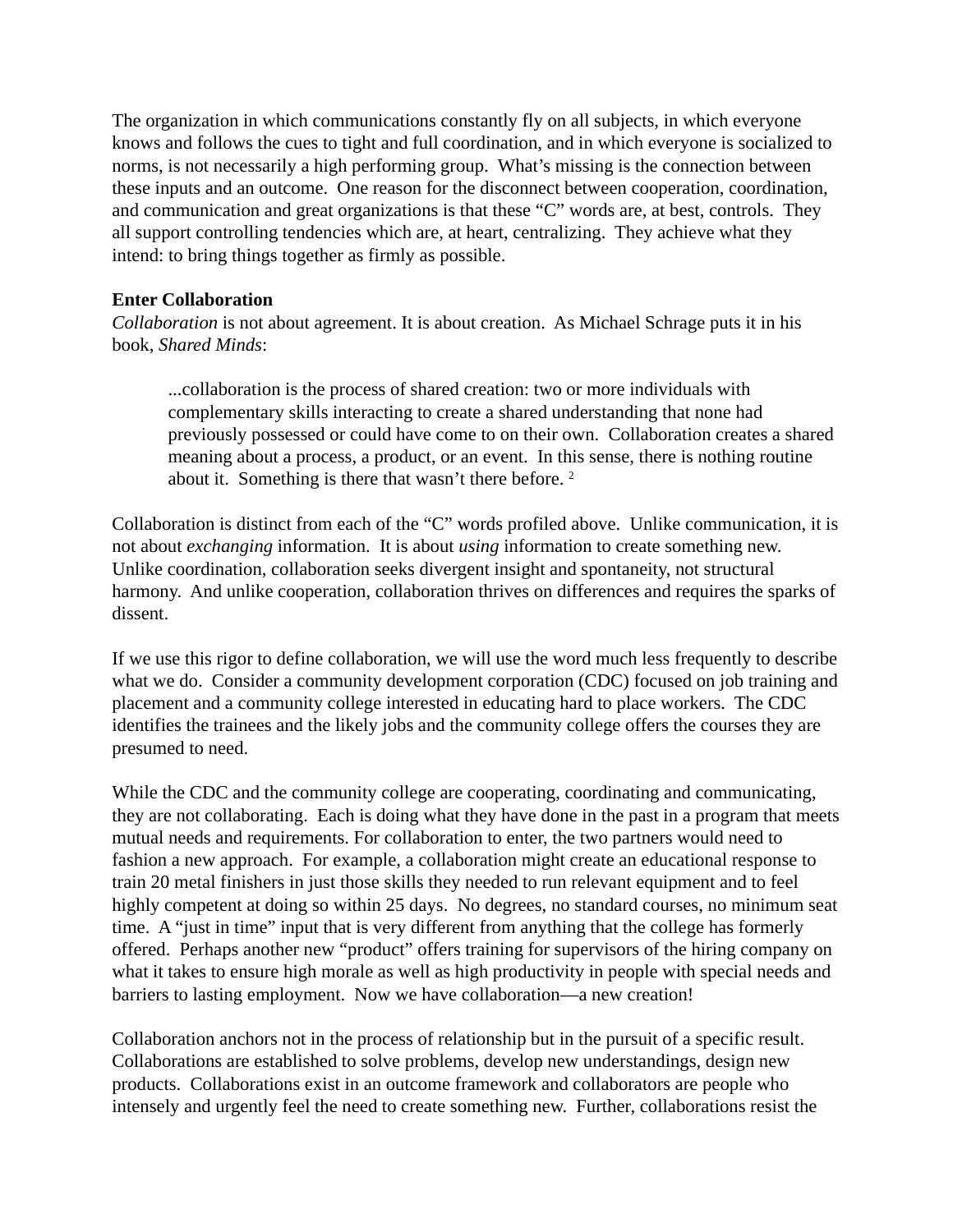urge to define themselves in such process terms as interpersonal support, or even trust. They do not just want to get people in a neighborhood, for example, to feel good about increased involvement. They want to create 50 new jobs or 100 new high school graduates.

One consequence of the outcome focus is that collaborations are time bound. When the creation is complete, so also is that collaboration. Another consequence is that collaboration is not about large numbers of people who have widespread input or come to consensus. It is about a small number of persons who bring distinctive if not unique value to the creative process. As Schrage points out, many of the most effective collaborations are duos, trios, and quartets (Rogers and Hart, Watson and Crick (*Double Helix*), the Kingston Trio, Hewlett and Packard.

One reason for the small size of most effective collaborations is that they are highly vulnerable to the protocols required by larger forms of togetherness. They do not fare well under ground rules—whether of agendas, turn taking, or almost anything else. Collaborations are interpersonally rather than structurally determined.

Schrage reminds us that when Francis Crick won the Nobel prize for the double helix discovery he told a BBC interviewer that "Politeness is the poison of all good collaboration in science." Studies of successful collaborations report that candor and even rudeness are essential. Even such sacred guidelines as "active listening" are set aside. As insights are generated, they are immediately used to build something.

Historically, collaborations involve major differences in perspective. Editor Maxwell Perkins was not a brilliant writer. But he knew how to find and inspire great writers, including F. Scott Fitzgerald and Thomas Wolfe. At everyday levels, consider the collaboration between a doctor and a patient. Especially at diagnosis, the search is for a shared understanding that neither party could, by itself, create or even derive. Collaborations end in some common ground but they do not begin there.

# **Creating Collaboration**

While communication, coordination, and cooperation are prompted by simply having elements that need connecting, collaboration needs a more purposeful starting point. It requires a problem or a potential and a desire to deal with it. Bluntly put, collaboration requires a desire to change. It also requires clear organizational support that is rarely present, thus explaining why most successful collaborations are not set in an organizational context at all.

In brief, here are key steps in forging and completing collaborations:

1. **Define the challenge.** If collaborations are to be set in a result framework, they need some kind of achievement point or target that clearly cannot be achieved by redoubling efforts or by the other "C" word connections. We need the equivalent of the great new musical, book, or scientific discovery. While the exact shape of the solution is determined during collaboration, some set of boundary conditions or specifications that the collaboration must meet can typically be set in advance. Examples: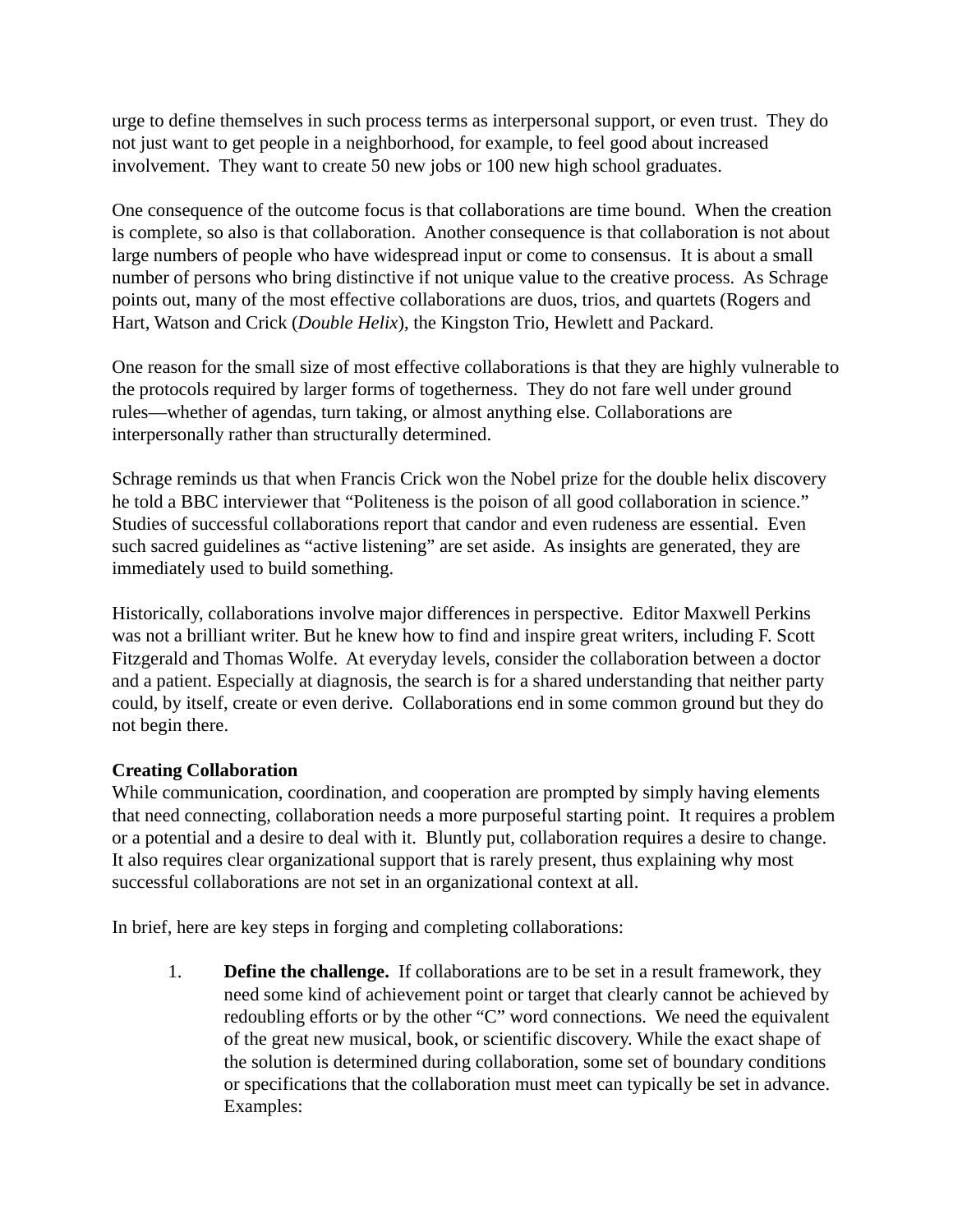We are looking for a new program that can create jobs for people on welfare at no more than \$500 per job.

We must reduce by 50% the cost of delivering this service through whatever new program we create.

We must double the number of people who choose to use our services in the next 12 months.

- 2. **Define the collaborators.** While many teams and units are defined in terms of "who should be part of this", collaboration typically begin with just two or three persons who are different. The only reason for adding more persons is that they bring an essential additional content or value to the collaboration that is not yet present. Collaborations are a rather pure example of the entrepreneurial team nicely captured in Leo Denise's article "Entrepreneurial Team Building" (*INNOVATING*, V3N4), which stresses building to differences rather than similarities. As Denise notes, it is the focus on agreement that leads to the elimination rather than the use of differences.
- 3. **Create the space.** As Schrage points out, most technology in the work place mitigates against collaboration. The personal computer is just that: personal. It is meant to be interactive in the sense of exchanging information but does not readily create a sandbox in which collaborators can simultaneously create or change a screen. Such formats as meetings also allow for "give and take" but rarely for shared creation. Indeed, they rarely intend to create anything. Getting ideas and input or agreement and buy-in is much more prevalent. Whether it is an old fashioned blackboard and a marker in the hands of each collaborator or a shared computer screen, some kind of shared space—part physical, part psychological—is critical.
- 4. **Allow the time.** Collaborations need not only available space but available hours. Further, the time needs to move from the margins (30 minutes here and there) to the mainstream. Collaboration is a formal design or solution process, not a "brainstorming" activity deemed soft or peripheral. Clarity on the payload of the collaboration as discussed in step #1 is critical for time (the major cost of collaboration) to be committed.
- **5. Harness the result.** While the great book or science discovery may have a natural path to dissemination, this is not true of many collaborative results, especially if they are outside the mainstream of present practice. Some kind of explicit mechanism to implement the creation or shared new insight is critical. One highly useful generic strategy is to think of collaborations as prototypes. They become explicit early designs of a new product which are then used to fashion new programs or initiatives. See *INNOVATING*'s article "Prototyping: